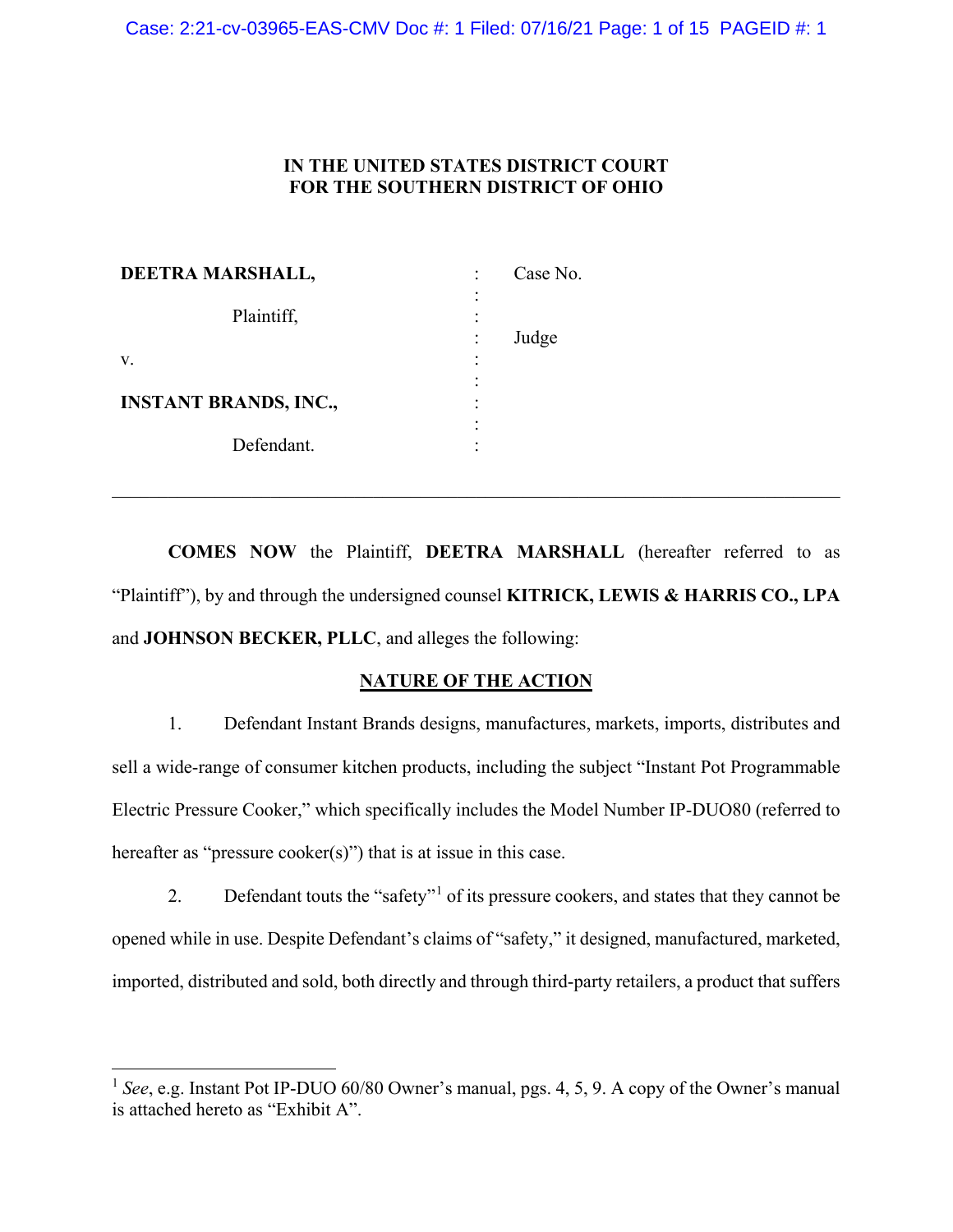## Case: 2:21-cv-03965-EAS-CMV Doc #: 1 Filed: 07/16/21 Page: 2 of 15 PAGEID #: 2

from serious and dangerous defects. Said defects cause significant risk of bodily harm and injury to its consumers.

3. Specifically, said defects manifest themselves when, despite Defendant's statements, the lid of the pressure cooker is removable with built-up pressure, heat and steam still inside the unit. When the lid is removed under such circumstances, the pressure trapped within the unit causes the scalding hot contents to be projected from the unit and into the surrounding area, including onto the unsuspecting consumers, their families and other bystanders. The Plaintiff in this case was able to remove the lid while the pressure cooker retained pressure, causing her serious and substantial bodily injuries and damages.

4. Defendant knew or should have known of these defects, but has nevertheless put profit ahead of safety by continuing to sell its pressure cookers to consumers, failing to warn said consumers of the serious risks posed by the defects, and failing to recall the dangerously defective pressure cookers regardless of the risk of significant injuries to Plaintiff and consumers like her.

5. Defendant ignored and/or concealed its knowledge of these defects in its pressure cookers from the Plaintiff in this case, as well as the general public, in order to continue generating a profit from the sale of said pressure cookers, demonstrating a callous, reckless, willful, and depraved indifference to the health, safety and welfare of Plaintiff and consumers like her.

6. As a direct and proximate result of Defendant's conduct, the Plaintiff in this case incurred significant and painful bodily injuries, medical expenses, lost wages, physical pain, mental anguish, and diminished enjoyment of life.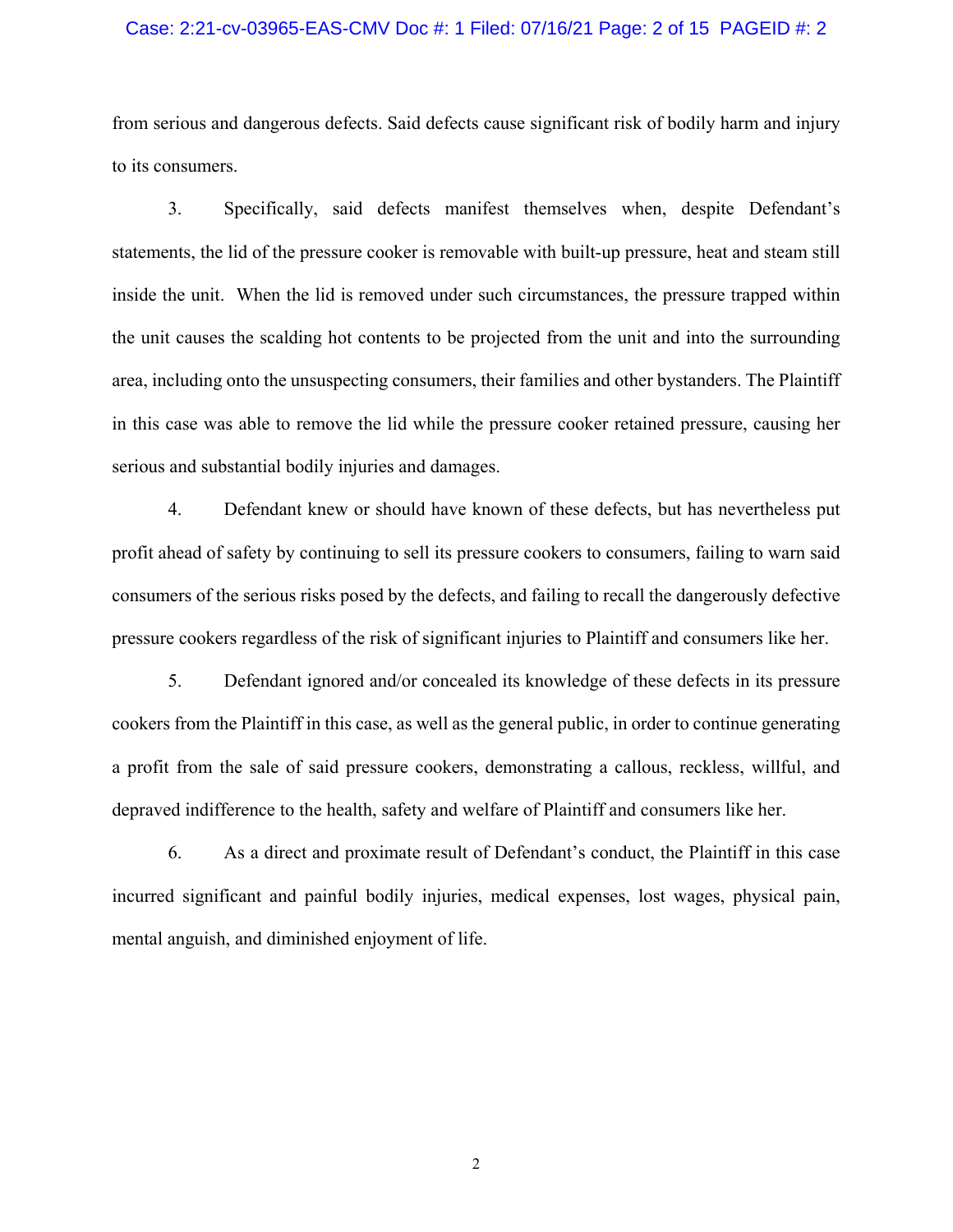## **PLAINTIFF DEETRA MARSHALL**

7. At all times relevant, Plaintiff was and is a citizen and resident of the City of Centerville, County of Knox, State of Ohio.

8. In or around 2019, Plaintiff purchased a new pressure cooker, Model No. IP-DUO80.

9. On or about July 26, 2019, Plaintiff suffered serious and substantial burn injuries as the direct and proximate result of the pressure cooker's lid being able to be rotated and opened while the pressure cooker was still under pressure, during the normal, directed use of the Pressure Cooker, allowing its scalding hot contents to be forcefully ejected from the pressure cooker and onto Plaintiff. The incident occurred as a result of the failure of the pressure cooker's supposed "safety mechanisms,"[2](#page-2-0) which purport to keep the consumer safe while using the pressure cooker. In addition, the incident occurred as the result of Defendant's failure to redesign the pressure cooker, despite the existence of economical, safer alternative designs.

## **INSTANT BRANDS, INC.**

10. Defendant designs, manufactures, markets, imports, distributes and sells a variety of consumer kitchen products including pressure cookers, air fryers, and blenders, amongst others.

11. Defendant boasts that "[t]he Instant Pot line of products are truly tools for a new lifestyle and especially cater to the needs of health-minded individuals"<sup>[3](#page-2-1)</sup> with its "main goal" to provide the "best kitchen experience by offering unsurpassed user interface design and connected technologies."[4](#page-2-2)

<span id="page-2-0"></span><sup>2</sup> *Id.* at pg. 5.

<span id="page-2-2"></span><span id="page-2-1"></span><sup>3</sup> *See* <https://instantpot.com/about-instant-brands-inc-instant-pot/> (last accessed July 15, 2021) *<sup>4</sup> Id.*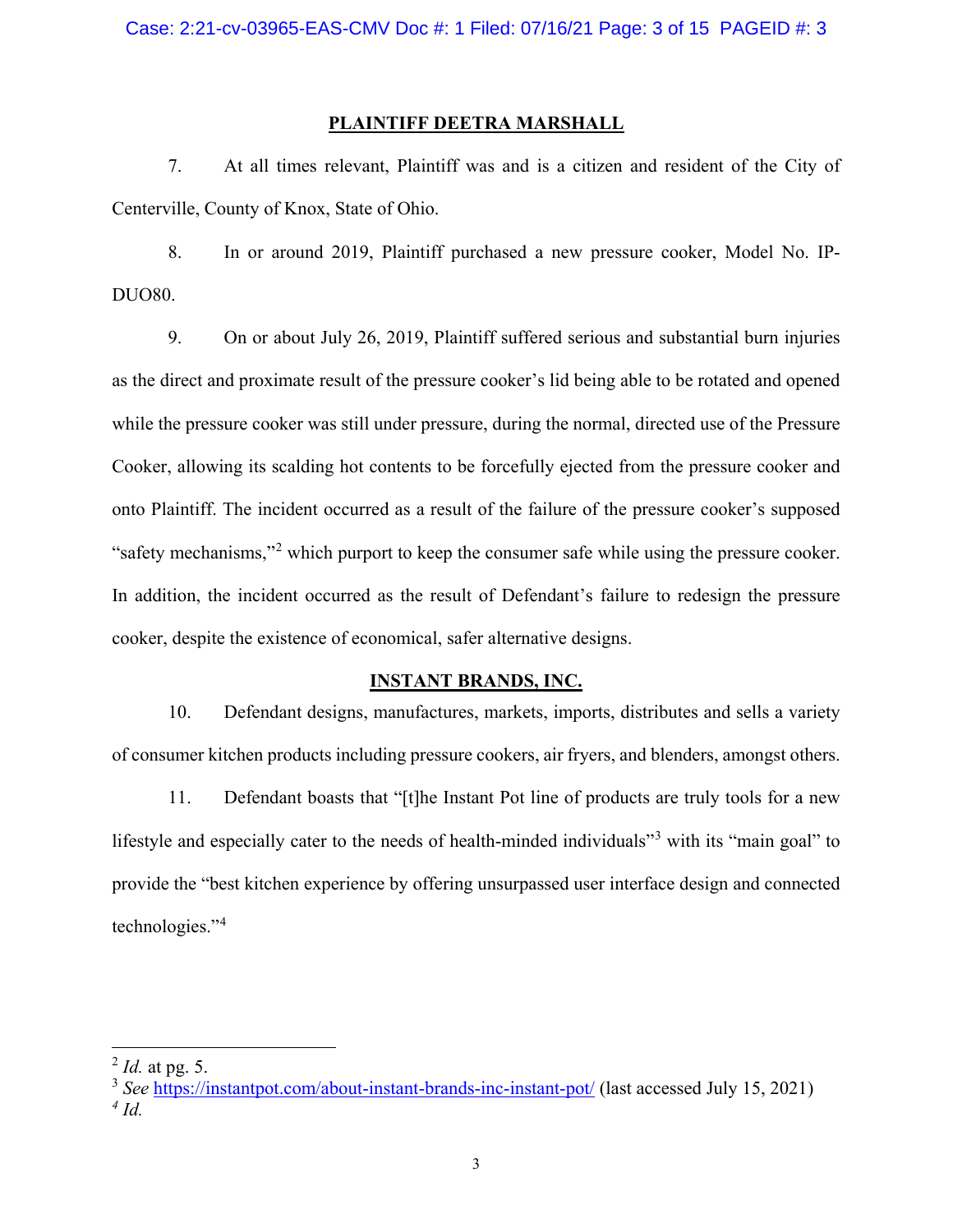## Case: 2:21-cv-03965-EAS-CMV Doc #: 1 Filed: 07/16/21 Page: 4 of 15 PAGEID #: 4

12. Defendant Instant Brands is a Canadian corporation with is principal place of business at 495 March Road, Suite 200, Kanata, ON, Canada K2K 3G1, and as such is deemed to be a citizen of the Country of Canada.

13. Upon information and belief, prior to March 8, 2018, Defendant Instant Brands was known as "Double Insight, Inc. d/b/a The Instant Pot Company", and have each held themselves out as the designers, manufacturers, and/or distributors of the Instant Pot.

## **JURISDICTION AND VENUE**

14. This Court has subject matter jurisdiction over this case pursuant to diversity jurisdiction prescribed by 28 U.S.C. § 1332 because the matter in controversy exceeds the sum or value of \$75,000, exclusive of interest and costs, and there is complete diversity between the parties.

15. Venue is proper in this Court pursuant to 28 U.S.C. § 1391 because all or a substantial part of the events or omissions giving rise to this claim occurred in this district.

16. Venue is also proper in this Court pursuant to 28 U.S.C. § 1391 because Defendant has sufficient minimum contacts with the State of Ohio and intentionally availed itself of the markets within Ohio through the promotion, sale, marketing, and distribution of its products.

## **FACTUAL BACKGROUND**

17. Defendant is engaged in the business of designing, manufacturing, warranting, marketing, importing, distributing and selling the pressure cookers at issue in this litigation.

18. Defendant aggressively warrants, markets, advertises and sells its pressure cookers as "Convenient, Dependable and Safe," [5](#page-3-0) allowing consumers to cook "healthy, tasty dishes."[6](#page-3-1)

<span id="page-3-1"></span><span id="page-3-0"></span><sup>5</sup> *See* <https://instantpot.com/portfolio-item/lux-6-quart/#tab-id-1> (last accessed July 15, 2019). <sup>6</sup> *Id.*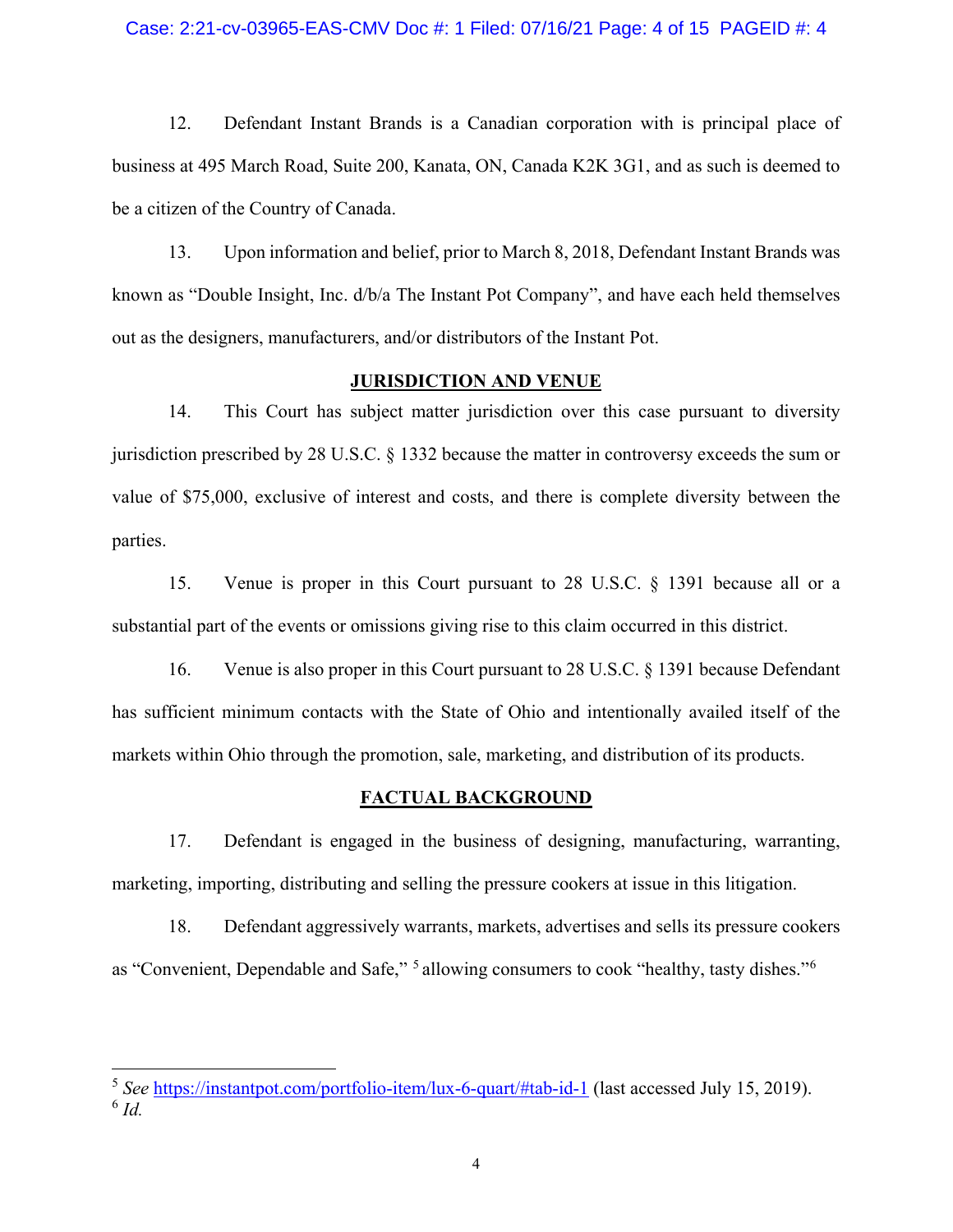## Case: 2:21-cv-03965-EAS-CMV Doc #: 1 Filed: 07/16/21 Page: 5 of 15 PAGEID #: 5

19. For instance, the Defendant claims "As a safety feature, the lid is locked and cannot be opened until the float valve drops down."<sup>[7](#page-4-0)</sup>

20. To further propagate its message, Defendant has, and continue to utilize numerous media outlets including, but not limited to, infomercials, social media websites such as YouTube, and third-party retailers. For example, the following can be found on Defendant's YouTube webpage entitled "Getting to Know Your New Instant Pot IP-DUO":

- a. "The first thing you need to know about your IP-DUO is that *you don't need to be afraid of it*, as many people are afraid of stovetop pressure cookers."[8](#page-4-1)
- b. "With 10 safety features built in, you can use your Instant Pot with confidence, *knowing that it is not going to explode*." [9](#page-4-2)
- c. "In addition, keep in mind that your Instant Pot operates at relatively low pressures of 11 to 12 psi or lower, depending on the pressure setting that you use." [10](#page-4-3)
- 21. In a similar video entitled "Introducing Instant Pot IP-DUO series electric pressure

cooker," spokesperson Laura Pazzaglia, founder of the website "Hip Pressure Cooking"[11](#page-4-4) boasts of the pressure cookers "10 safety features,"[12](#page-4-5) stating that this "new model detects the position of the lid"[13](#page-4-6) and "once the lid is locked, and the contents are under pressure, *there's no way to open the pressure cooker*."[14](#page-4-7)

<span id="page-4-0"></span><sup>7</sup> Instant Pot IP-DUO 60/80 Owner's manual, pg. 9.

<span id="page-4-1"></span> $8 \text{ https://www.voutube.com/watch?v=w1RKj9ESTY0 (video with a runtime of 11:26) at 0:42 -$ 0:46 (last accessed July 15, 2021)

<span id="page-4-2"></span> $^{9}$  *Id.* at 0:47 – 0:55.

<span id="page-4-3"></span> $10$  *Id.* 0:56 – 1:08. This apparently suggests that even if the lid is opened while the unit is still pressurized, it will not harm you.

<span id="page-4-4"></span><sup>&</sup>lt;sup>11</sup> *See* https://www.hippressurecooking.com/ (last accessed July 15, 2021)

<span id="page-4-5"></span><sup>&</sup>lt;sup>12</sup> *See* <https://www.youtube.com/watch?v=bVA2EqPf0s0> at 1:22 – 143. (last accessed July 15, 2021)

<span id="page-4-6"></span><sup>13</sup> *Id*. at 2:26

<span id="page-4-7"></span> $^{14}$  *Id.* at 6:40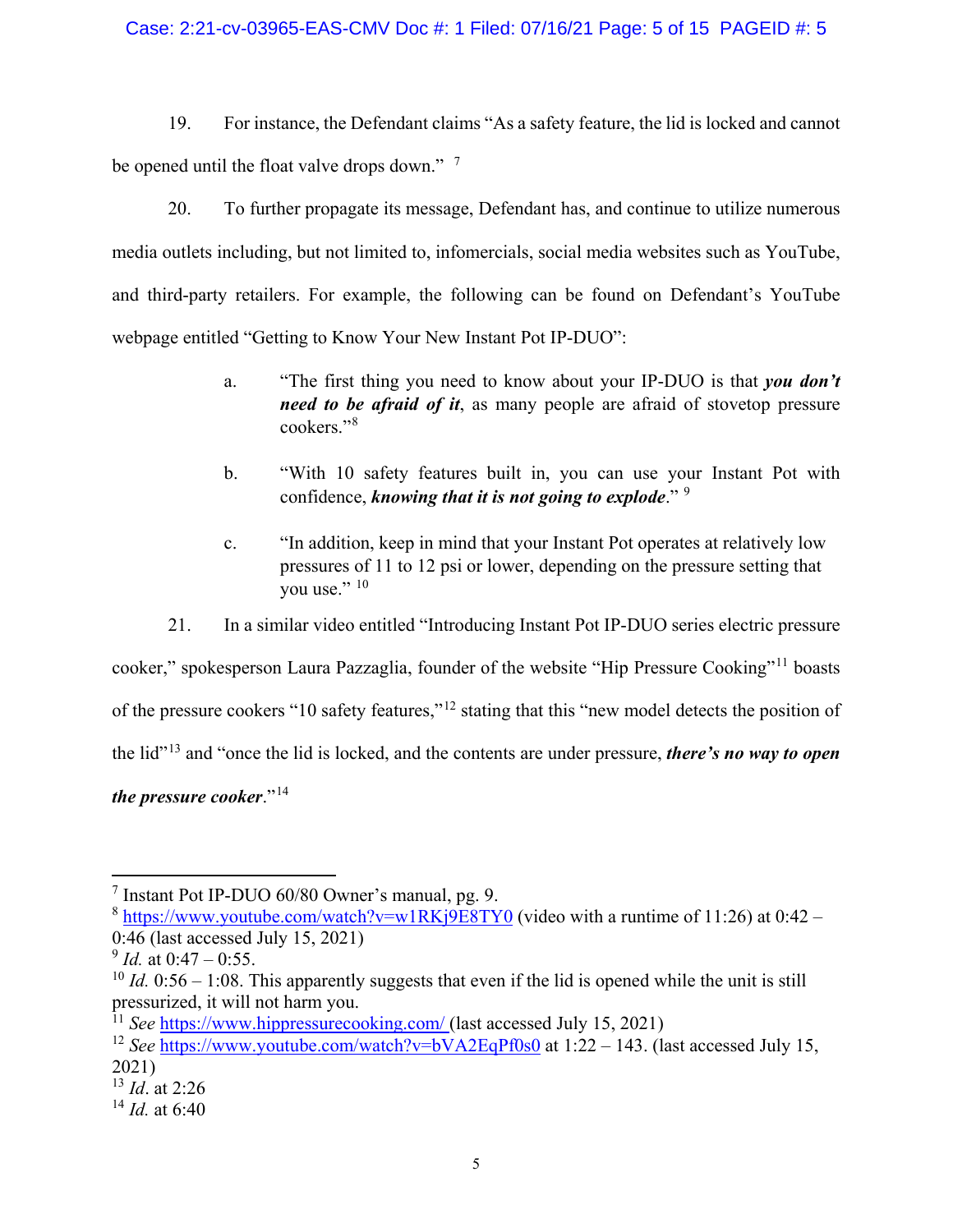## Case: 2:21-cv-03965-EAS-CMV Doc #: 1 Filed: 07/16/21 Page: 6 of 15 PAGEID #: 6

22. According to the Owner's Manual accompanying each individual unit sold, the pressure cookers purport to be designed with "10 proven safety mechanisms and patented technologies,"[15](#page-5-0) misleading the consumer into believing that the pressure cookers are reasonably safe for its normal, intended use.

23. By reason of the forgoing acts or omissions, the above-named Plaintiff and/or her family purchased the pressure cooker with the reasonable expectation that it was properly designed and manufactured, free from defects of any kind, and that it was safe for its intended, foreseeable use of cooking.

24. Plaintiff used her pressure cooker for its intended purpose of preparing meals for herself and/or family and did so in a manner that was reasonable and foreseeable by the Defendant.

25. However, the aforementioned pressure cooker was defectively and negligently designed and manufactured by the Defendant in that it failed to properly function as to prevent the lid from being removed with normal force while the unit remained pressurized, despite the appearance that all the pressure had been released, during the ordinary, foreseeable and proper use of cooking food with the product; placing the Plaintiff, her family, and similar consumers in danger while using the pressure cookers.

26. Defendant's pressure cookers possess defects that make them unreasonably dangerous for its intended use by consumers because the lid can be rotated and opened while the unit remains pressurized.

27. Further, Defendant's representations about "safety" are not just misleading, they are flatly wrong, and put innocent consumers like Plaintiff directly in harm's way.

<span id="page-5-0"></span><sup>15</sup> *See* Instant Pot IP-DUO 60/80 Owner's manual, pg. 4.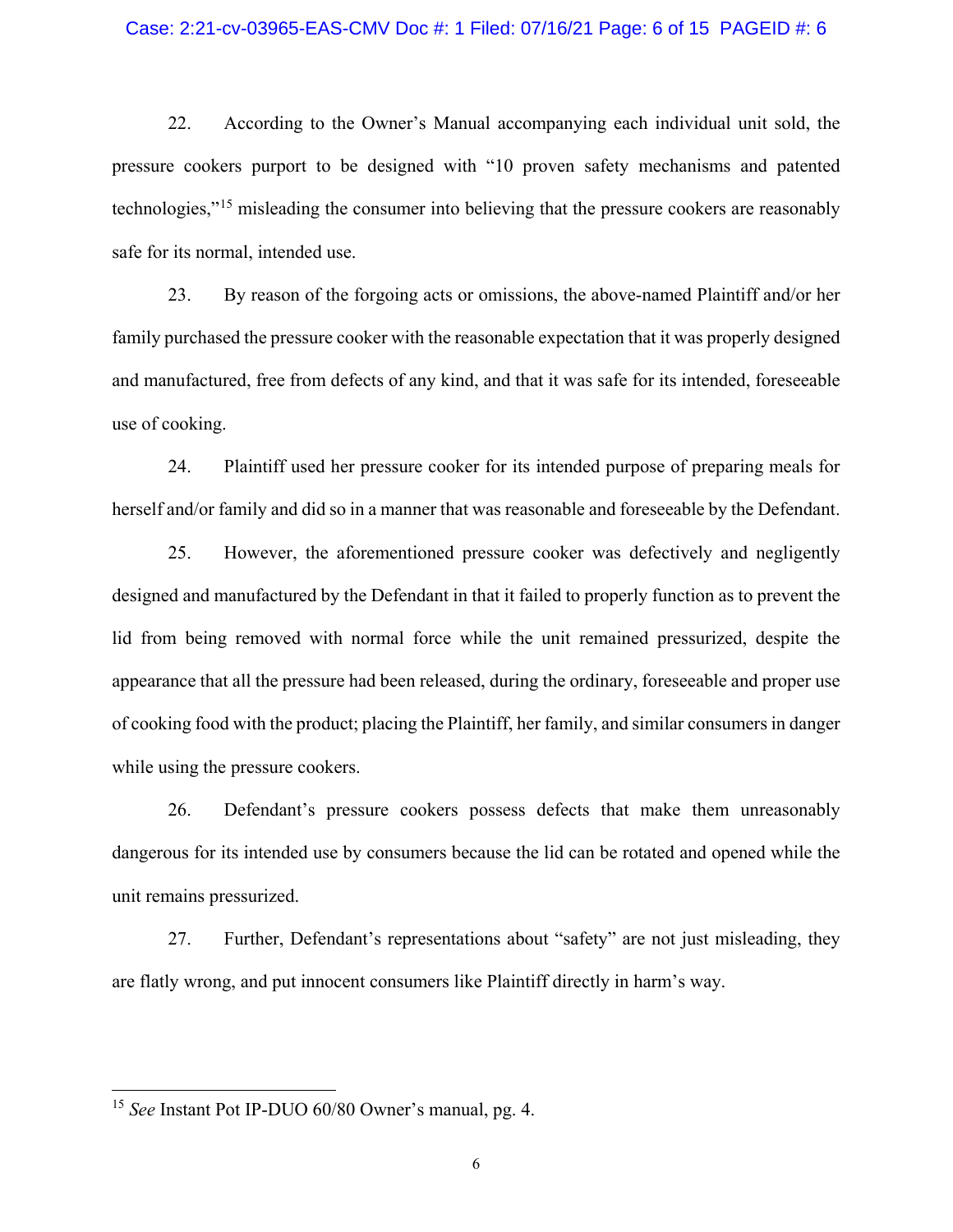## Case: 2:21-cv-03965-EAS-CMV Doc #: 1 Filed: 07/16/21 Page: 7 of 15 PAGEID #: 7

28. Economic, safer alternative designs were available that could have prevented the Pressure Cooker's lid from being rotated and opened while pressurized.

29. Defendant knew or should have known that its pressure cookers possessed defects that pose a serious safety risk to Plaintiff and the public. Nevertheless, Defendant continues to ignore and/or conceal its knowledge of its pressure cookers' defects from the general public and continues to generate a substantial profit from the sale of its pressure cookers.

30. As a direct and proximate result of Defendant's intentional concealment of such defects, its failure to warn consumers of such defects, its negligent misrepresentations, its failure to remove a product with such defects from the stream of commerce, and its negligent design of such products, Plaintiff used an unreasonably dangerous pressure cooker, which resulted in significant and painful bodily injuries upon Plaintiff's simple removal of the lid of the Pressure Cooker.

31. Consequently, the Plaintiff in this case seeks damages resulting from the use of Defendant's pressure cooker as described above, which has caused the Plaintiff to suffer from serious bodily injuries, medical expenses, lost wages, physical pain, mental anguish, diminished enjoyment of life, and other damages.

## **CAUSES OF ACTION**

# **CAUSES OF ACTION I – IV DEFECTIVE MANUFACTURING/CONSTRUCTION DEFECTIVE DESIGN/FORMULATION DEFECTIVE WARNING/INSTRUCTION DEFECTIVE DUE TO NONCONFORMITY WITH REPRESENTATION STRICT LIABILITY Pursuant to ORC § 2307.71** *et seq.*

32. Plaintiff incorporates by reference all other paragraphs of this Complaint as if fully set forth herein.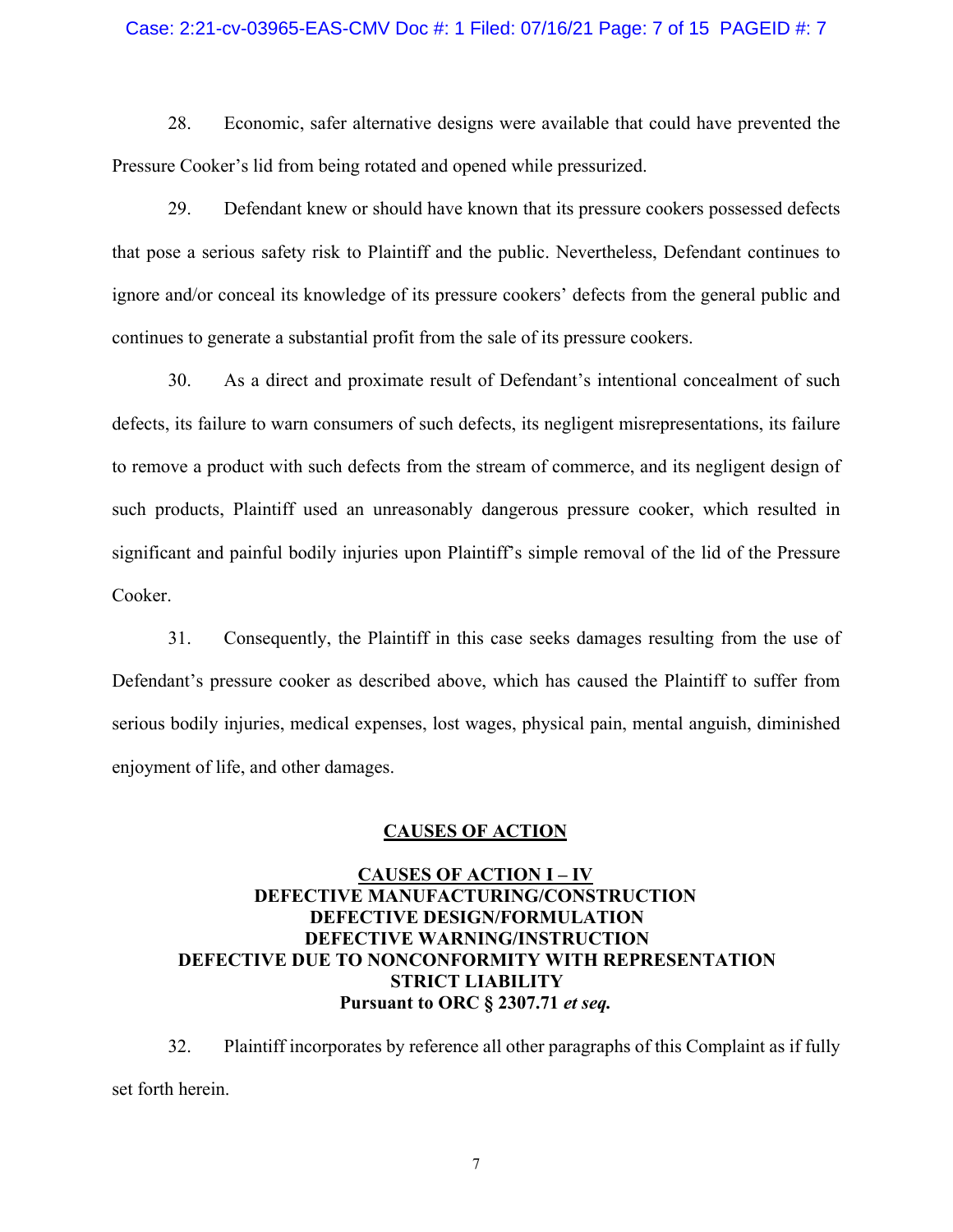## Case: 2:21-cv-03965-EAS-CMV Doc #: 1 Filed: 07/16/21 Page: 8 of 15 PAGEID #: 8

33. At the time of Plaintiff's injuries, Defendant's pressure cookers, including the subject pressure cooker, were defective and unreasonably dangerous for use by foreseeable consumers, including Plaintiff.

34. The subject pressure cooker was in the same or substantially similar condition as when it left the possession of the Defendant.

35. Plaintiff did not misuse or materially alter the subject pressure cooker.

36. The subject pressure cooker did not perform as safely as an ordinary consumer would have expected them to perform when used in a reasonably foreseeable way.

37. Defendant knew or should have known that consumers were able to remove the lid while the pressure cookers were still pressurized, Defendant continued to market (and continues to do so) its pressure cookers to the general public.

38. The Plaintiff in this case reasonably relied on Defendant's representations that its pressure cookers, including the subject pressure cooker, were a safe and effective means of preparing meals.

39. Defendant's pressure cooker is defective in design or formulation. R.C. 2307.75.

40. Defendant's pressure cooker is defective due to inadequate warning or instruction. R.C. 2307.76.

41. Defendant's pressure cooker is defective for failing to conform to a representation made by the manufacturer. R.C. 2307.77.

42. Defendant is, or may be, liable as a supplier. R.C. 2307.78.

43. The defective condition of the subject pressure cooker includes, *inter alia,* the following: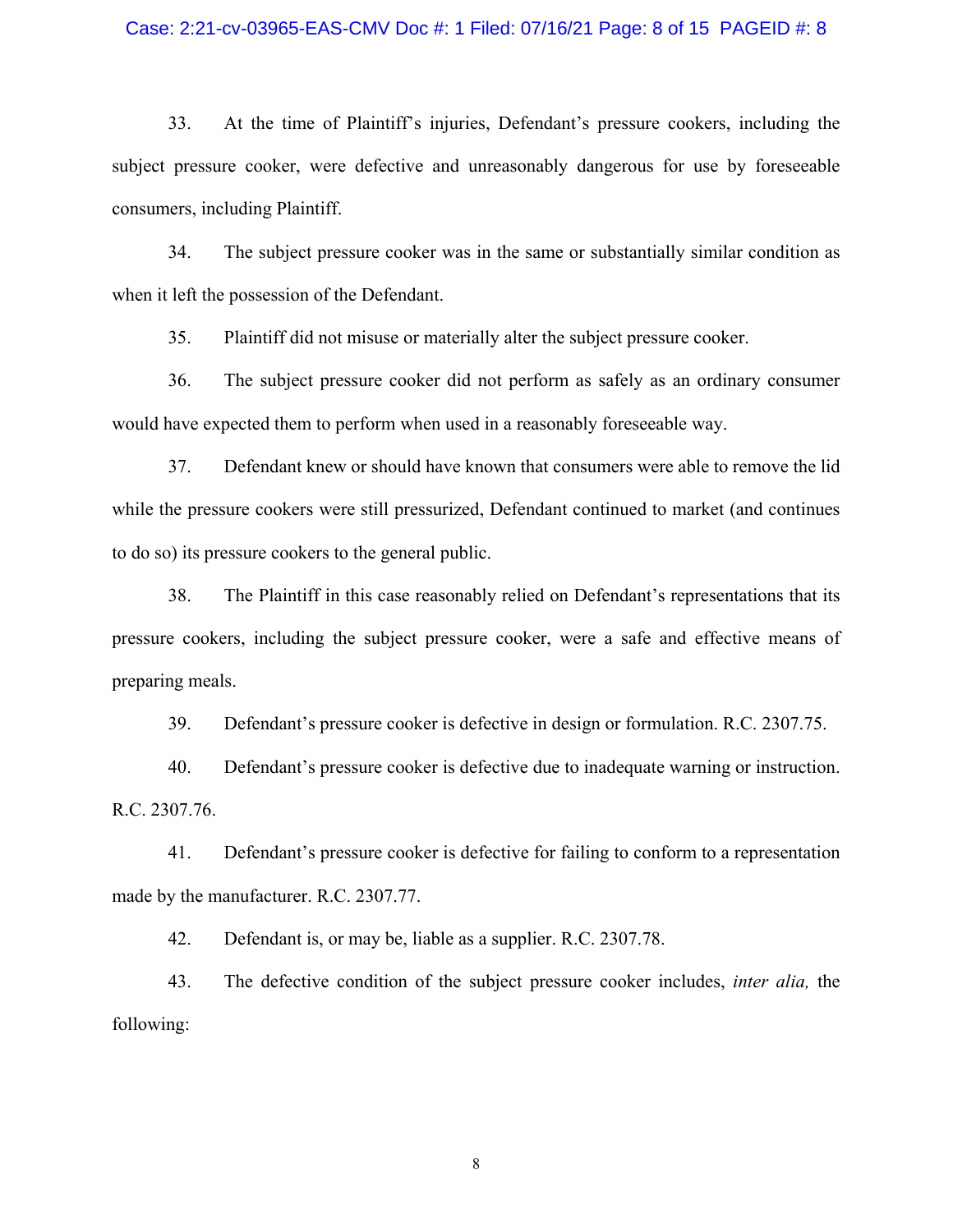- a. The subject pressure cooker designed, manufactured, sold, and supplied by Defendant was defectively designed and placed into the stream of commerce in a defective and unreasonably dangerous condition for consumers;
- b. The seriousness of the potential burn injuries resulting from the product drastically outweighs any benefit that could be derived from its normal, intended use;
- c. Defendant failed to properly market, design, manufacture, distribute, supply, and sell the subject pressure cooker, including pressure cookers similar or identical to the subject pressure cooker, despite having extensive knowledge that the aforementioned injuries could and did occur;
- d. Defendant failed to use due care in designing and manufacturing the subject pressure cooker, including pressure cookers similar or identical to the subject pressure cooker to avoid the aforementioned risks to individuals;
- e. Defendant failed to warn and place adequate warnings and instructions on the subject pressure cooker, including pressure cookers similar or identical to the subject pressure cooker;
- f. Defendant failed to adequately test the subject pressure cooker, including pressure cookers similar or identical to the subject pressure cooker;
- g. Upon information and belief, Defendant failed to market an economically feasible alternative design, despite the existence of economical, safer alternatives, that could have prevented the Plaintiff's injuries and damages; and
- h. Upon information and belief, Defendant also failed to disclose material facts regarding the safety and efficacy of the subject pressure cooker, including pressure cookers similar or identical to the subject pressure cooker, including information regarding their propensity to cause personal injuries.
- 44. Defendant's pressure cooker was defective in that at the time the subject pressure

cooker left the control of Defendant, the foreseeable risks associated with its design or formulation

exceeded the benefits associated with that design or formulation.

45. The subject pressure cooker did not conform to the standards of similar or identical

pressure cookers due to its propensity for the lid to be removed while the unit remains under

pressure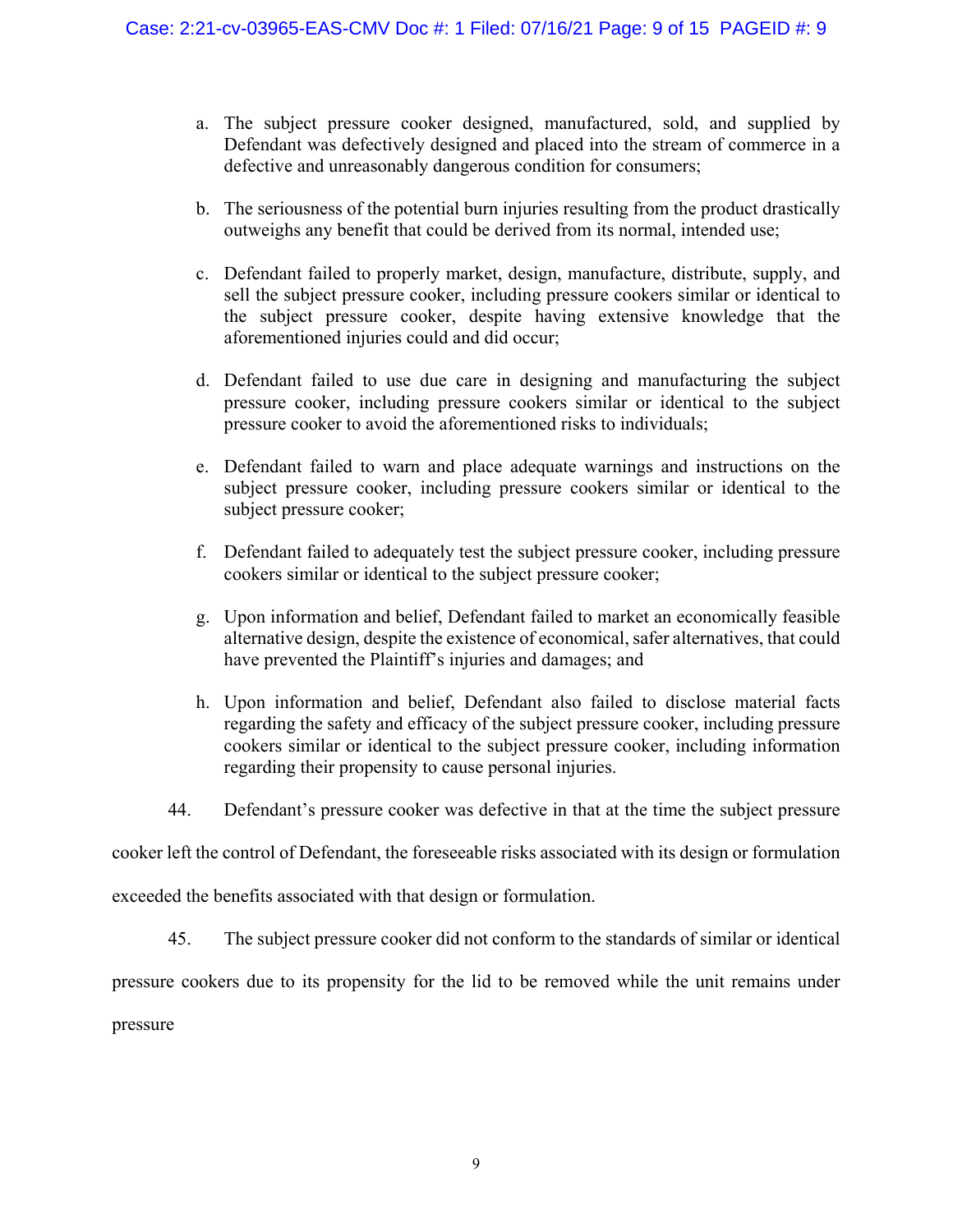## Case: 2:21-cv-03965-EAS-CMV Doc #: 1 Filed: 07/16/21 Page: 10 of 15 PAGEID #: 10

46. The propensity for the lid to be removed while the unit remains under pressure during its normal, foreseeable use, was not an open and obvious risk.

47. The subject pressure cooker was in an unsafe, defective, and inherently dangerous condition which was unreasonably dangerous to its users and, in particular, Plaintiff.

48. The Defendant in this case had a duty to provide Plaintiff and other consumers with true and accurate information and warnings of any known dangers of the pressure cookers it marketed, distributed and sold.

49. The Defendant in this case knew or should have known, based on prior experience that its representations regarding its pressure cookers were false, and that it had a duty to disclose the dangers associated with their pressure cookers.

50. As a direct and proximate result of Defendant's defective pressure cooker, the Plaintiff in this case suffered significant, painful and permanent bodily injuries, physical pain, mental anguish, medical expenses, and overall diminished enjoyment of life. The Defendant in this case is liable for these losses.

# **CAUSE OF ACTION V NEGLIGENCE**

51. Plaintiff incorporates by reference all other paragraphs of this Complaint as if fully set forth herein.

52. Defendant owed a duty of reasonable care to design, manufacture, market, and sell non-defective pressure cookers that are reasonably safe for their intended uses by consumers, such as Plaintiff.

53. Defendant failed to exercise ordinary care in the manufacture, sale, warnings, quality assurance, quality control, distribution, advertising, promotion, sale and marketing of its pressure cookers in that Defendant knew or should have known that said pressure cookers,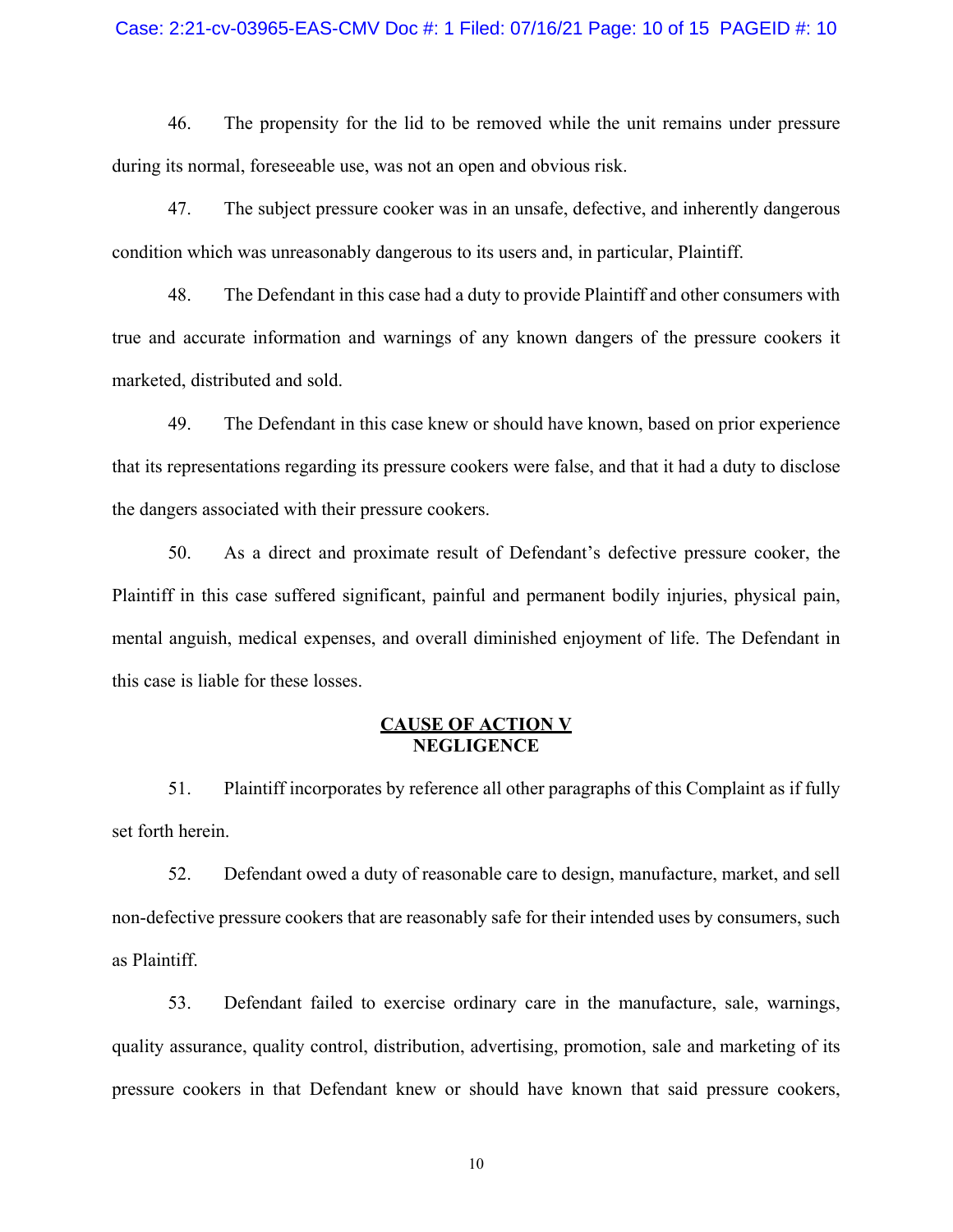# Case: 2:21-cv-03965-EAS-CMV Doc #: 1 Filed: 07/16/21 Page: 11 of 15 PAGEID #: 11

including the subject pressure cooker, created a high risk of unreasonable harm to the Plaintiff and consumers alike due to their propensity for the lid to be removed while the unit remains under pressure.

54. The Defendant in this case was negligent in the design, manufacture, advertising,

warning, marketing, and sale of their pressure cookers, including the subject pressure cooker in

that, i*nter alia*, they:

- a. Failed to properly market, design, manufacture, distribute, supply, and sell the subject pressure cooker, including pressure cookers similar or identical to the subject pressure cooker, despite having extensive knowledge that the aforementioned injuries could and did occur;
- b. Failed to warn and place adequate warnings and instructions on the subject pressure cooker, including pressure cookers similar or identical to the subject pressure cooker;
- c. Failed to adequately test the subject pressure cooker, including pressure cookers similar or identical to the subject pressure cooker;
- d. Failed to use due care in designing and manufacturing the subject pressure cooker, including pressure cookers similar or identical to the subject pressure cooker to avoid the aforementioned risks to individuals;
- e. Placed an unsafe product into the stream of commerce;
- f. Were otherwise careless or negligent.
- 55. As a direct and proximate result of Defendant's negligence, the Plaintiff in this case

suffered significant, painful and permanent bodily injuries, physical pain, mental anguish, medical

expenses, and overall diminished enjoyment of life. The Defendant in this case is liable for these

losses.

# **CAUSE OF ACTION VI BREACH OF IMPLIED WARRANTIES**

56. Plaintiff incorporates by reference all other paragraphs of this Complaint as if fully set forth herein.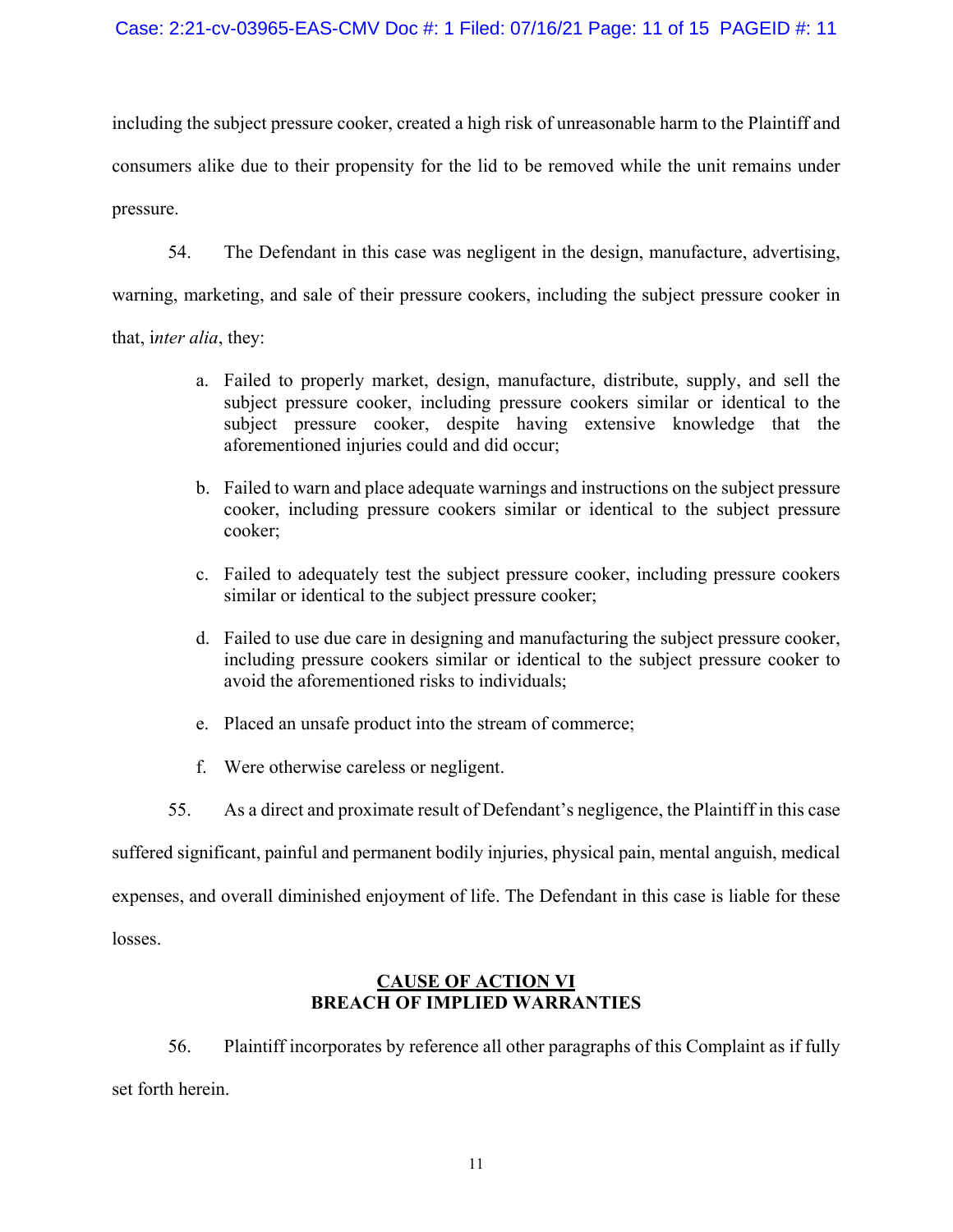## Case: 2:21-cv-03965-EAS-CMV Doc #: 1 Filed: 07/16/21 Page: 12 of 15 PAGEID #: 12

57. Defendant manufactured, supplied, and sold their pressure cookers, including the subject pressure cooker, with an implied warranty that they were fit for the particular purpose of cooking quickly, efficiently and safely preparing meals.

58. Members of the consuming public, including consumers such as the Plaintiff, were the intended third-party beneficiaries of these warranties.

59. Defendant's pressure cookers, including the subject pressure cooker, were not fit for the particular purpose as a safe means of cooking meals, due to the unreasonable risks of bodily injury associated with their use.

60. Furthermore, Defendant's pressure cookers, including the subject pressure cooker, were not merchantable and fit for their ordinary purpose, because they have the propensity for the lid to be removed while the unit remains under pressure.

61. The Plaintiff in this case reasonably relied on Defendant's representations that its pressure cookers, including the subject pressure cooker, were fit for the particular purpose of cooking quickly, efficiently, and safely.

62. Additionally, Plaintiff used the subject pressure cooker with the reasonable expectation that it was properly designed and manufactured, free from defects of any kind, and that it was safe for its intended, foreseeable use of cooking quickly, efficiently and safely.

63. As a direct and proximate result of Defendant's breach of the aforementioned warranties, the Plaintiff in this case suffered significant, painful and permanent bodily injuries, physical pain, mental anguish, medical expenses and overall diminished enjoyment of life. The Defendant in this case is liable for these loses.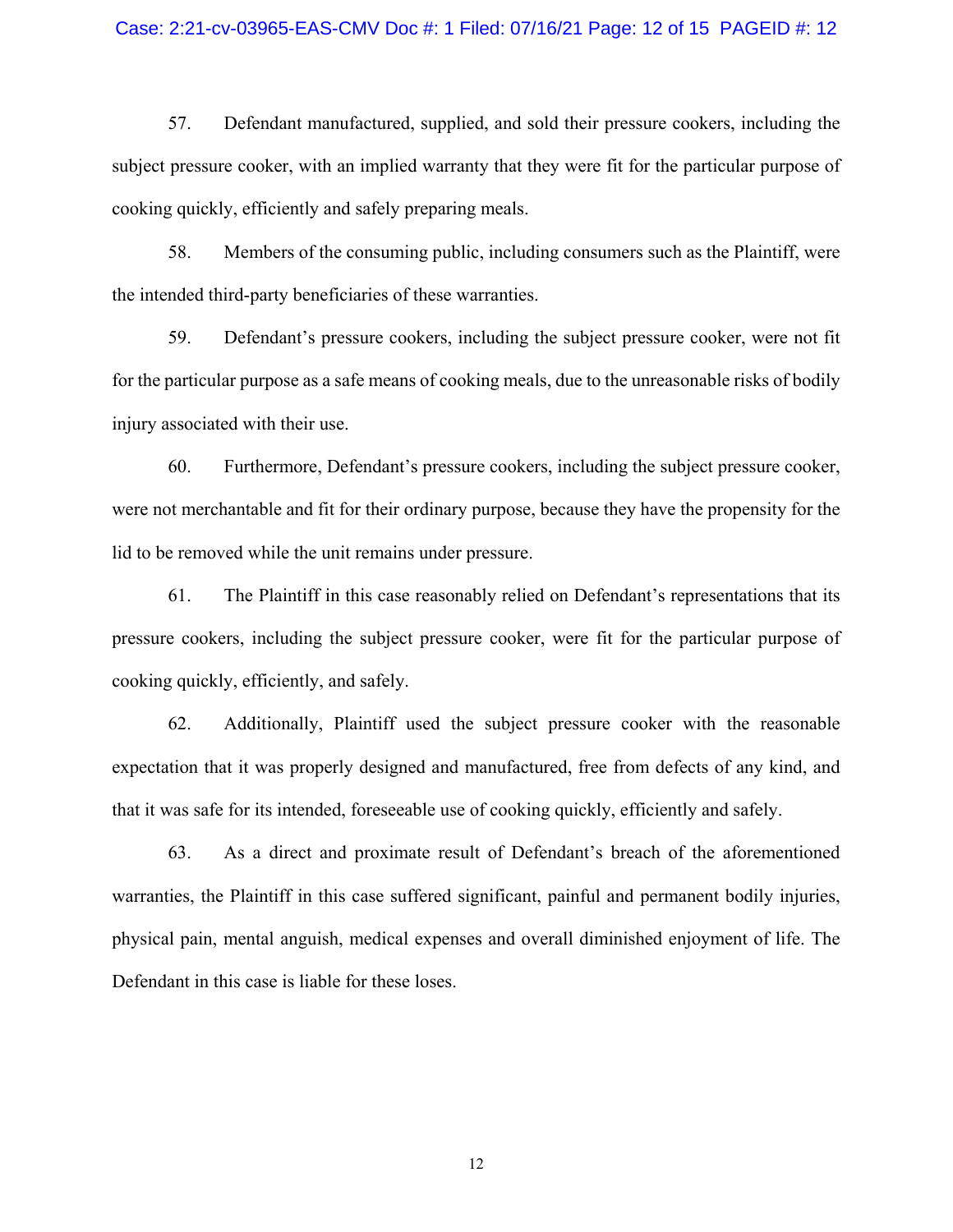#### **INJURIES & DAMAGES**

64. As a direct and proximate result of Defendant's negligence and wrongful misconduct as described herein, Plaintiff has suffered and will continue to suffer physical and emotional injuries and damages including past, present, and future physical and emotional pain and suffering as a result of the incident on or about July 26, 2019. Plaintiff is entitled to recover damages from Defendant for these injuries in an amount which shall be proven at trial.

65. As a direct and proximate result of Defendant's negligence and wrongful misconduct, as set forth herein, Plaintiff has incurred and will continue to incur the loss of full enjoyment of life and disfigurement as a result of the incident on or about July 26, 2019. Plaintiff is entitled to recover damages for loss of the full enjoyment of life and disfigurement from Defendant in an amount to be proven at trial.

66. As a direct and proximate cause of Defendant's negligence and wrongful misconduct, as set forth herein, Plaintiff has incurred expenses for medical care and treatment in the amount of \$799.39, as well as other expenses, as a result of the severe burns she suffered as a result of the incident on or about July 26, 2019. Plaintiff is entitled to recover damages from Defendant medical care and other expenses in an amount which shall be proven at trial.

## **JURY TRIAL DEMANDED**

Plaintiff demands that all issues of fact of this case be tried to a properly impaneled jury to the extent permitted under the law.

## **PRAYER FOR RELIEF**

**WHEREFORE**, Plaintiff prays for relief and judgment against Defendant as follows:

A. For an award of compensatory damages, including damages against Defendant and each of them for pain and suffering, medical and hospital expenses, loss of income,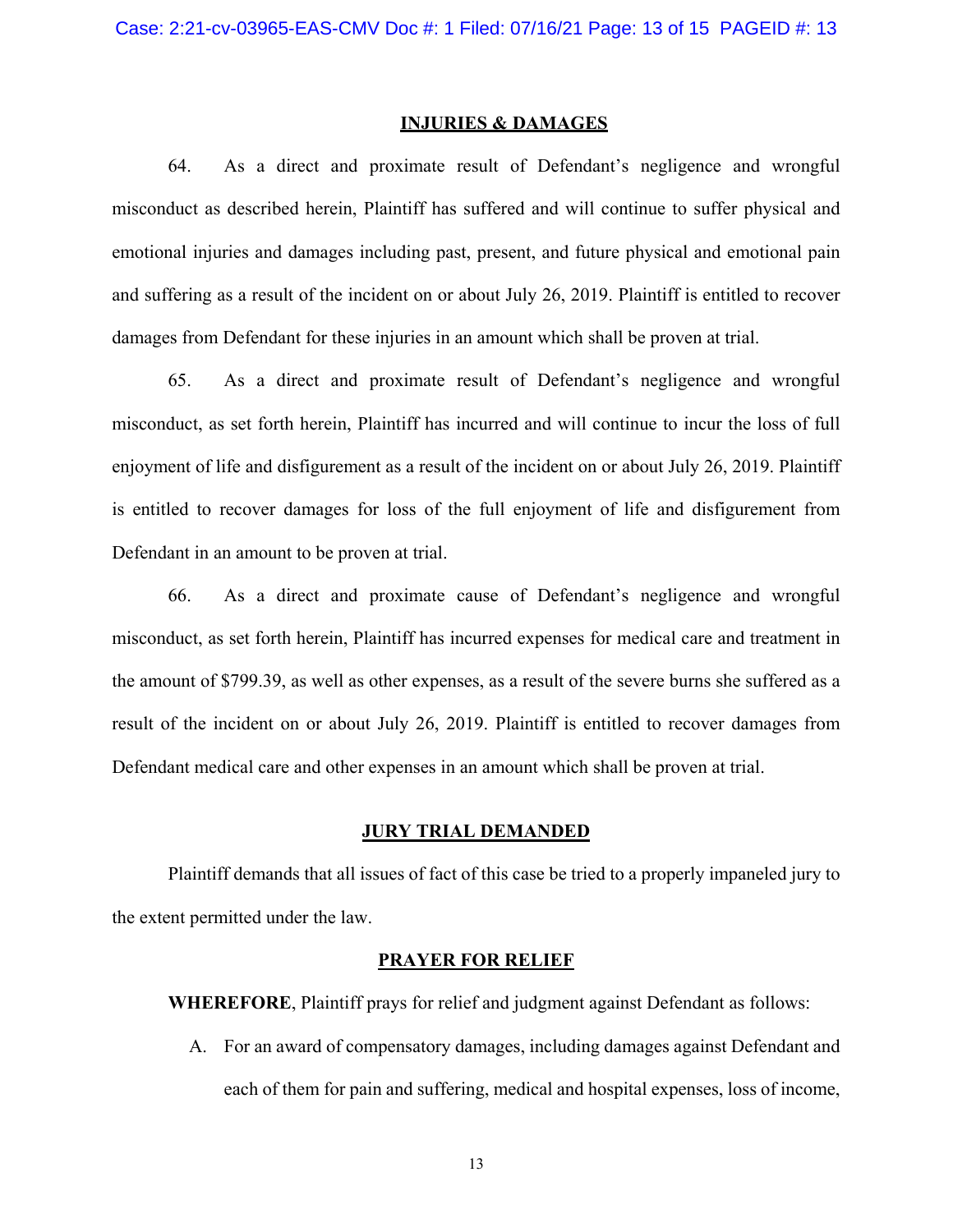permanent disability, and other damages according to proof at trial in excess of \$75,000;

- B. For reasonable attorneys' fees and costs;
- C. For pre-judgment interest;
- E. Restitution, disgorgement of profits, and other equitable relief; and
- F. For such further relief as this Court deems necessary, just, equitable and proper.

Dated: July 15, 2021 Respectfully Submitted,

*/s/ Mark M. Kitrick, Esq* Mark M. Kitrick, Esq. (0000021) Sean Harris, Esq. (0072341) KITRICK, LEWIS & HARRIS CO., LPA 445 Hutchinson Avenue, Suite 100 Columbus, OH 43235-8630 Tel: 614.224.7711 | 866.227.7711 Fax: 614.225.8985 Email: mkitrick@klhlaw.com [sharris@klhlaw.com](mailto:sharris@klhlaw.com)

*In association with:*

Kenneth W. Pearson, Esq. (#016088X) *Admission Pro Hac Vice to be filed* Adam J. Kress, Esq. (#0397289) *Admission Pro Hac Vice to be filed* **JOHNSON BECKER, PLLC** 444 Cedar Street, Suite 1800 Tel (612) 436-1800 Fax (612) 436-1801 (fax) Email: akress@johnsonbecker.com

*Counsel for Plaintiff*